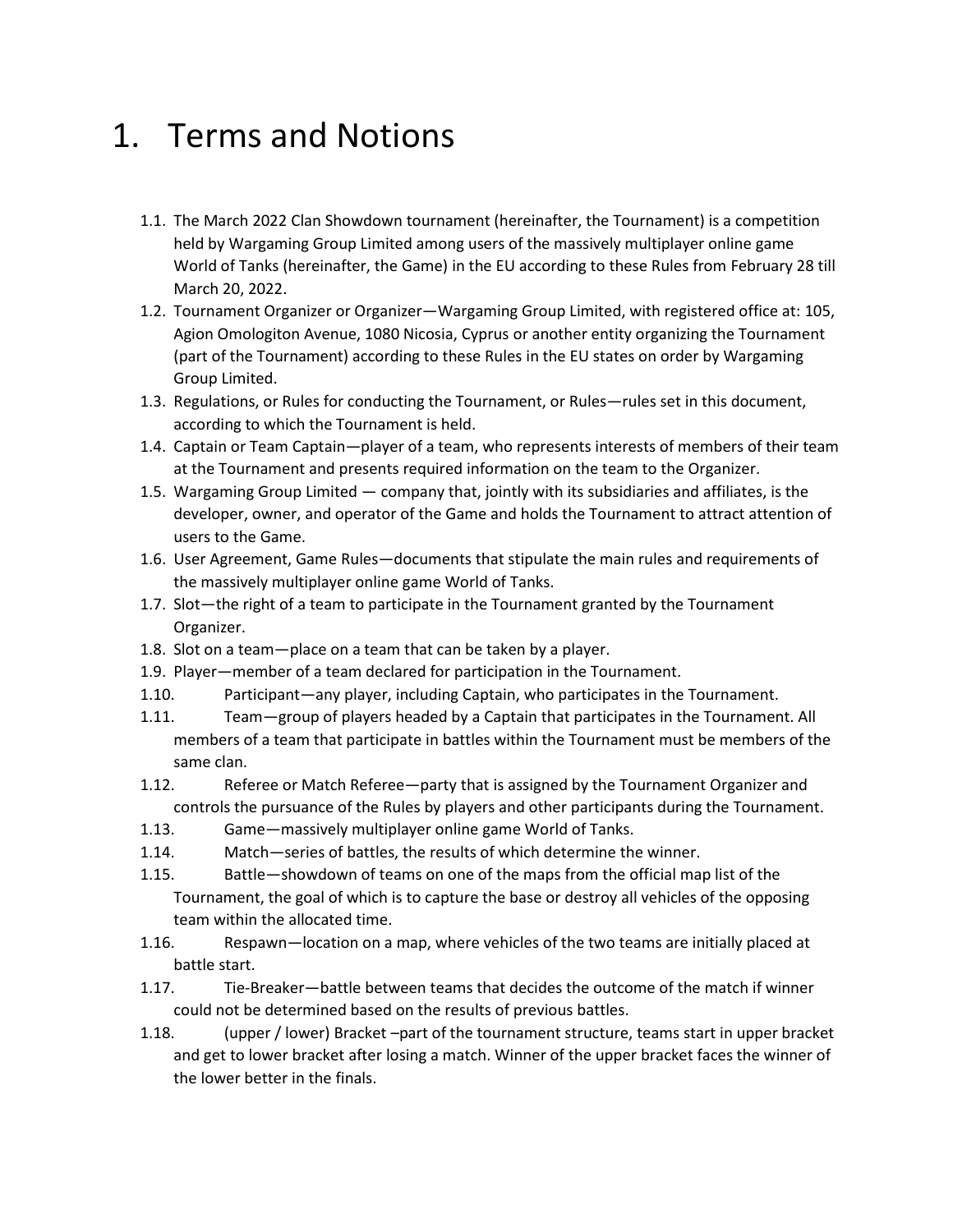## 2. Changes to the Rules

- 2.1. Organizer has the right to change these Rules in the future at own discretion. In case of controversies, any additions and/or changes to these Rules will have prevalence over these Rules.
- 2.2. If you continue your participation in the Tournament after changes to these Rules, you assume the obligation to follow the changes made to the Rules, and any such changes are effective and apply to your participation in the Tournament since the start day of the Tournament.

#### 3. Requirements to Teams

- 3.1. By participating in the Tournament, each player confirms that they accept the conditions of these Rules, completely agree with them and acknowledges that they will comply with these Rules throughout the whole Tournament. If a player disagrees with the Rules or any changes thereto, such player must discontinue their participation in the Tournament.
- 3.2. The Tournament provides prizes to winners of the Tournament only on condition that they comply with the conditions stipulated in these Rules and the requirements stated in this item of the Rules.
- 3.3. A team must consist of at least 15 players of the main roster and up to 3 substitute players. The total number of main and substitute players should not exceed 18. A team consisting of fewer than 15 players is not allowed into the Tournament.
- 3.4. This is an EU exclusive event. The team must consist of at least 15 players who live within a region that belongs to the EU realm. The following countries and territories are included:
- Aland Islands, Albania, Algeria, Andorra, Angola, Aruba, Austria, Bahrain, Belgium, Benin, Bosnia And Herzegovina, Botswana, Bulgaria, Burkina Faso, Burundi, Cameroon, Cape Verde, Central African Republic, Chad, Comoros, Congo, The Democratic Republic Of The Congo, Cote D'Ivoire, Croatia, Cyprus, Czech Republic, Denmark, Djibouti, Egypt, Equatorial Guinea, Eritrea, Estonia, Ethiopia, Faroe Islands, Finland, France, Gabon, Gambia, Germany, Ghana, Gibraltar, Greece, Greenland, Guernsey, Guinea, Guinea-Bissau, Hungary, Iceland, Islamic Republic Of Iran, Iraq, Ireland, Isle Of Man, Israel, Italy, Jersey, Jordan, Kenya, Kuwait, Latvia, Lebanon, Lesotho, Liberia, Libya, Liechtenstein, Lithuania, Luxembourg, Republic of North Macedonia, Madagascar, Malawi, Mali, Malta, Mauritania, Mauritius, Mayotte, Monaco, Montenegro, Morocco, Mozambique, Namibia, Netherlands, Niger, Nigeria, Norway, Oman, Palestine State Of, Poland, Portugal, Qatar, Reunion, Romania, Rwanda, Saint Helena Ascension And Tristan Da Cunha, San Marino, Sao Tome And Principe, Saudi Arabia, Senegal, Serbia, Seychelles, Sierra Leone, Slovakia, Slovenia, Somalia, South Africa, South Sudan, Spain, Sudan, Swaziland, Sweden, Switzerland, Syrian Arab Republic, United Republic Of Tanzania, Togo, Tunisia, Turkey, Uganda, United Arab Emirates, United Kingdom, Western Sahara, Yemen, Zambia, Zimbabwe.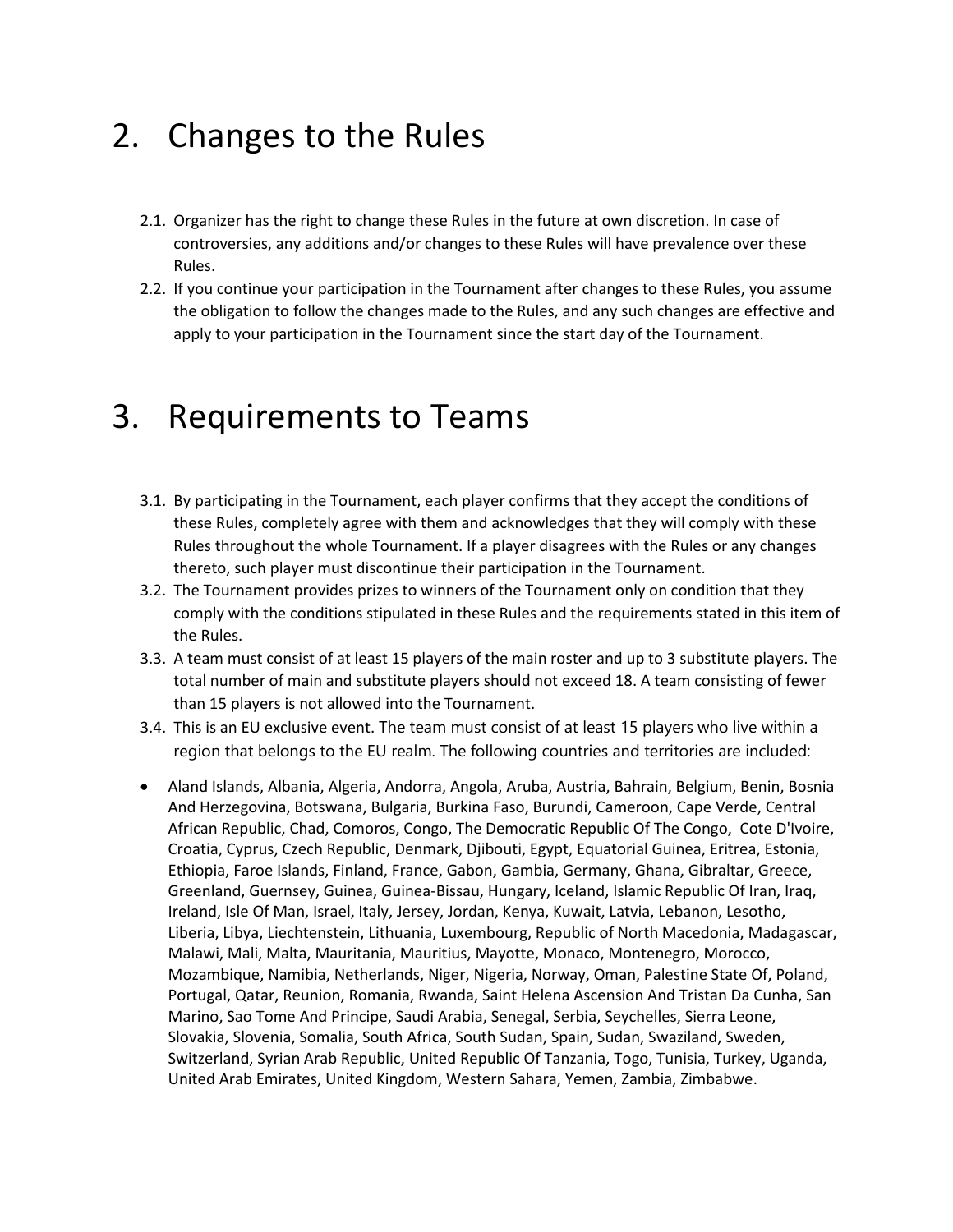#### **A maximum of 3 "Legionnaires" - living in areas outside the above listed places can be added to the team**.

- 3.5. One player may only be registered into a single team. All players must be members of the clan, to which the team relates. Once the registration closes, players cannot change teams. In case a player leaves the clan during the tournament, it must be reported to the tournament organization and the player is no longer allowed to play for the team. One or more players violating this rule may result in rewards punishment per player or for the whole team depending on the severity of the rule breaking.
- 3.6. Teams coming from the qualifier / group stage can change up to 3 players to build their play-off stage roster. Those players must not have previously played in another team (in this tournament) and had to be part of the clan at the end of registration. Exception: If a player failed to qualify in qualifier I, they can change to a different team for the 2<sup>nd</sup> qualifier or later stages.
- 3.7. Team name must conform to Game Rules.
- 3.8. Team name must start with the clan tag. In case of multiple teams from the same clan, please enumerate or add a team name behind the clan tag.
- 3.9. Teams, the names of which violate game rules, may be denied participation in the tournament without notice.
- 3.10. Teams that proceed to the second stage of the Tournament must provide a team high quality logo to Tournament Organizers for broadcasting purposes. The logo size should be **at least 800 x 800 pixels**; alternatively, the logo can be provided in the vector format. Please ensure to not violate any copyrights with it.
- 3.11. Emblem of the clan represented by the team will be taken as the logo of this team.
- 3.12. The Organizer has the right to request additional information related to the Tournament. Team Captain assumes the obligation to provide requested information not later than the start of the second stage of the Tournament. Otherwise, the Organizer is entitled to refuse the team any additional prizes, if such prizes are included in the prize pool of the Tournament.
- 3.13. Sharing accounts is forbidden by the tournament rules. Any participant found sharing accounts (giving their own or using someone else's) will be disqualified. Based on severity, a player or the whole clan may be excluded from the tournament.

# 4. Registration

- 4.1. Registration is open to all clans and clans can have more than one team in this tournament from their clan roster. A team can be registered on the World of Tanks tournament portal not later than 90 minutes before the start. Also, see 3.4.
- 4.2. Team size is 15 members + 3 reserves.
- 4.3. Roster and name of the teams that are accepted for participation in the Tournament remain unchanged throughout the whole competition.

All teams must fulfil requirements mentioned in 3. Requirements to clans.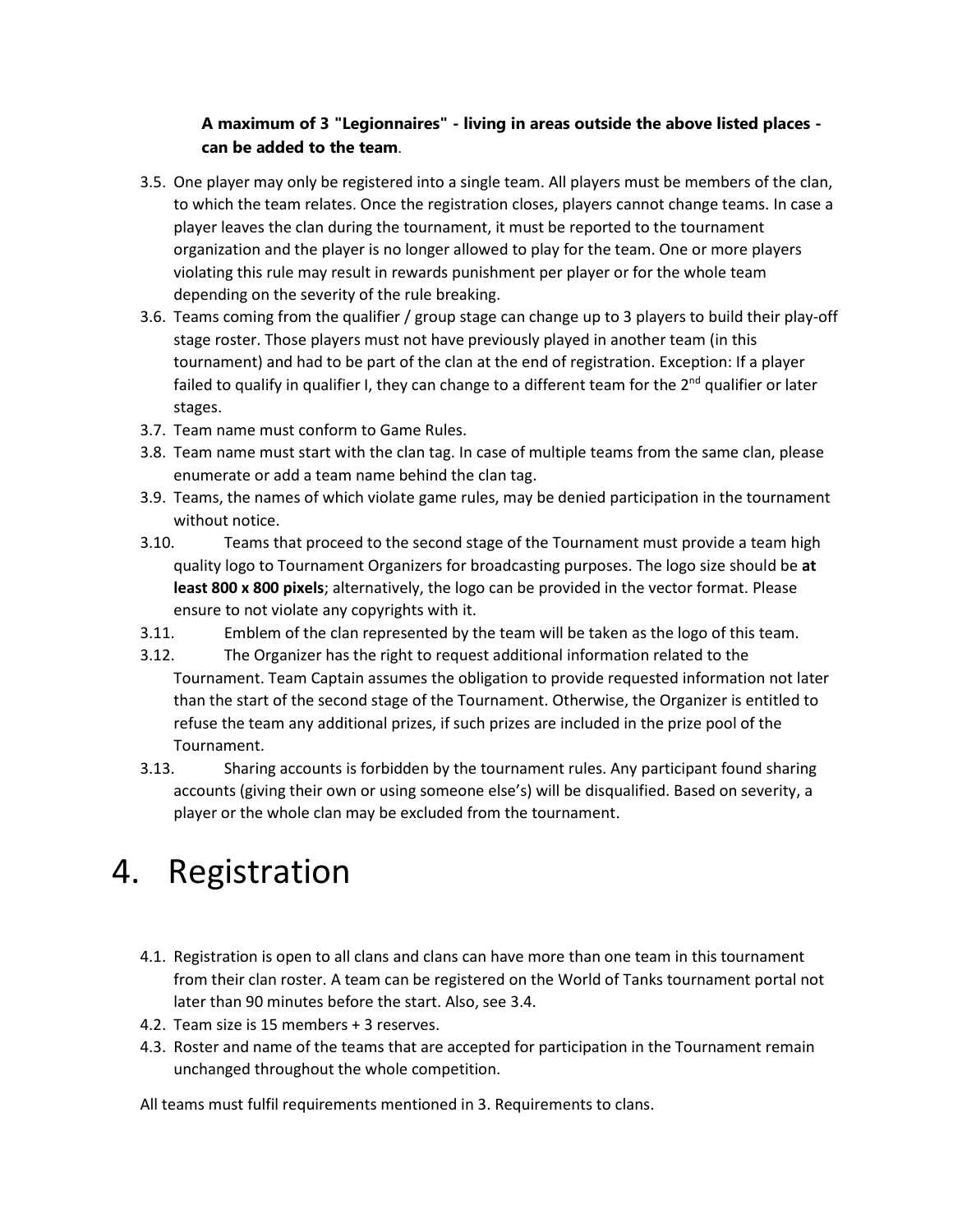### 5. Prize Pool of the Tournament

#### 5.1. Prize pool is as follows:

In-game\*:

 st Place – 500 000 Gold + 100 000 Bonds + Tournament Gold Badge\*\* 2<sup>nd</sup> Place - 250 000 Gold + 75 000 Bonds + Tournament Silver Badge\*\* rd Place – 200 000 Gold + 50 000 Bonds + Tournament Bronze Badge\*\* th Place – 150 000 Gold + 50 000 Bonds th Place – 125 000 Gold + 25 000 Bonds th Place – 100 000 Gold + 25 000 Bonds th Place – 75 000 Gold + 25 000 Bonds th Place – 75 000 Gold + 25 000 Bonds

Other prizes:

1<sup>st</sup> Place – Monetary prize: 6000€\*\*\*

2<sup>nd</sup> Place - 3000€\*\*\*

\* The in-game currencies are credited to the treasury of the clan, the team of which took a prize place. It is on the clan's leadership to decide about how to split the prize.

\*\* The "Tournament Gold/Silver/Bronze" badges are not only a testament of good performance of a team, but also an award for sportsmanship. Wargaming reserves the right to not give out said badges to players and/or teams if they do not meet those standards or to retroactively remove those upon misconduct and/or breach of rules.

\*\*\* The prize money will be distributed equally between all players of the main team. At the request of the Captain, reserve players can be included in the prize money distribution. The money will be sent via Bank Account Transfer or Paypal payment.

#### 6. Tournament Structure

6.1. The Tournament is held in three stages:

- Qualification round,
- Group Stage,
- Playoff stage.
- 6.2. Tournament days
	- March  $9 -$  Qualifier I; 18:00 CET, BO5 (first to win 3)  $*$
	- March  $12$  Qualifier II; 16:00 CET, BO5 (first to win 3)  $*$
	- March 13 Group Stage; 16:00 CET, BO5 (first to win 3) \*
	- March 19/20 Playoffs (streamed, expected around 16:00 CET);

Starting times may change, for updates please follow the official tournament page and forums.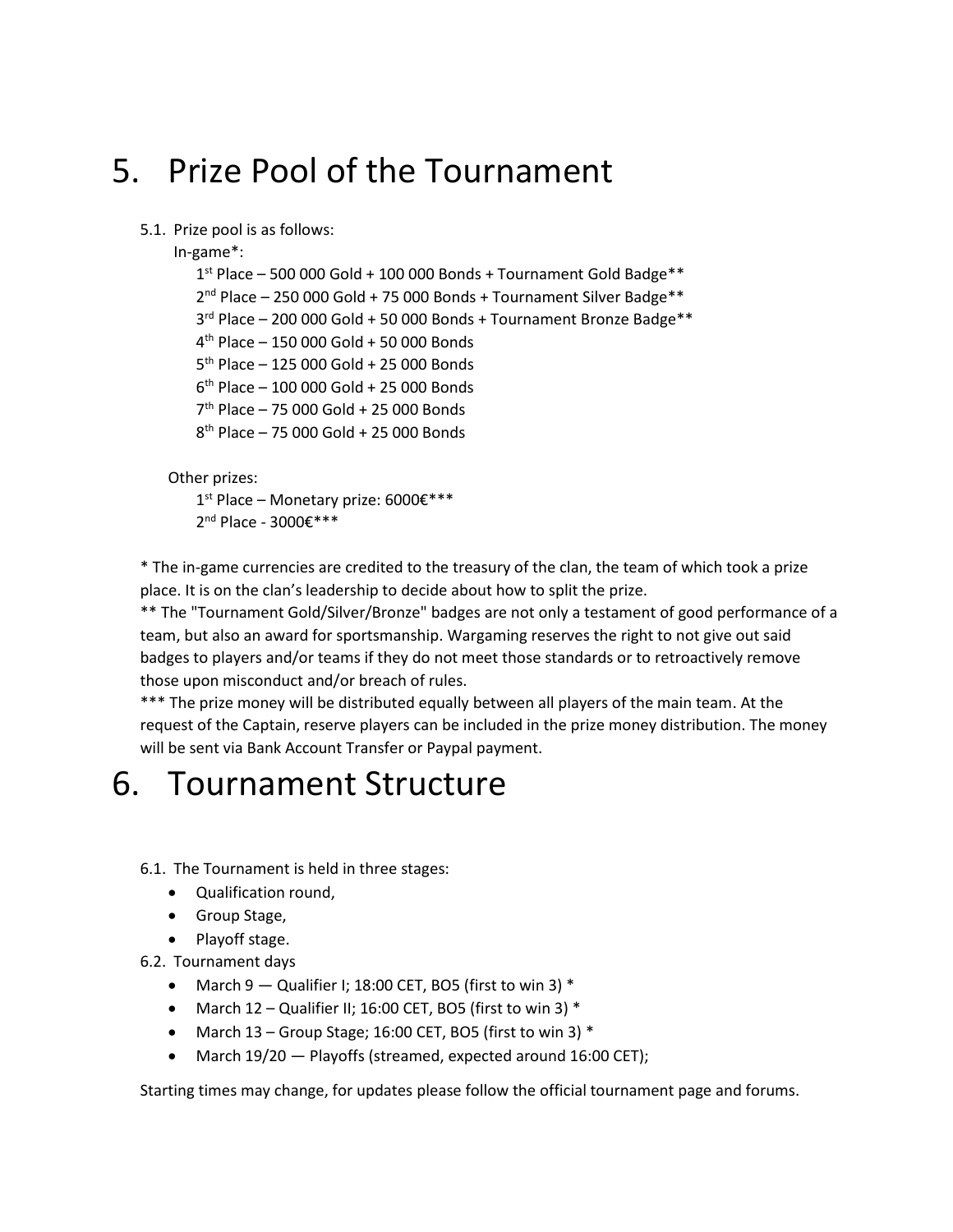\*Teams win a Match by winning 3 battles out of a maximum of 5 battles.

### 7. Tournament Rules

- 7.1. Match configuration depending on the Tournament stage.
	- Qualification round Single elimination
	- Group stage Round
	- Playoff Double elimination (bracket link will be available soon)
	- Battle mode (**DURING ALL TOURNAMENT STAGES**):
		- $\checkmark$  Attack/Defense on a standard map\* (\*—according to the Landing rules on the Global Map).
		- $\checkmark$  Attacking team—the team that starts the battle at base 2. Defending team—the team that starts the battle at base 1. (**Exception being Sand River, Ensk and Live Oaks**, where the sides are changed)
		- $\checkmark$  Draw in a battle is treated as defeat of the attacking team.
		- ✓ Match configuration:
		- $\checkmark$  Team composition 15 players.
		- $\checkmark$  Battle time 10 minutes.
		- $\checkmark$  The team that captures the base or destroys all vehicles of the opposing team wins the battle.
- 7.2. Picks and Bans for the Playoff
	- The coinflip will be used to define who will start the pick and ban phase. Winner of the coin toss will decide does he wants to ban or pick first. Rest will be done by the system below. This will be done by the referee and communicated to the teams. **For match 8 the team coming from the upper bracket picks A or B (system favors A which can be picked by the team that didn't have the chance to drop a match so far).**
	- For Best of 9, we will use the following system
		- 1. A picks first map, B picks the starting side
		- 2. A bans first map,
		- 3. B picks second map, A picks the starting side
		- 4. B bans second map,
		- 5. A picks third map, A picks the starting side
		- 6. B picks fourth map, B picks the starting side
		- 7. A bans third map
		- 8. Tie Breaker is played on the remaining map
	- For Best of 7, we will use the following system
		- 1. A bans first map,
		- 2. B bans second map,
		- 3. A picks first map, B picks the starting side
		- 4. B picks second map, A picks the starting side
		- 5. A bans third map,
		- 6. B picks third map, A picks the starting side,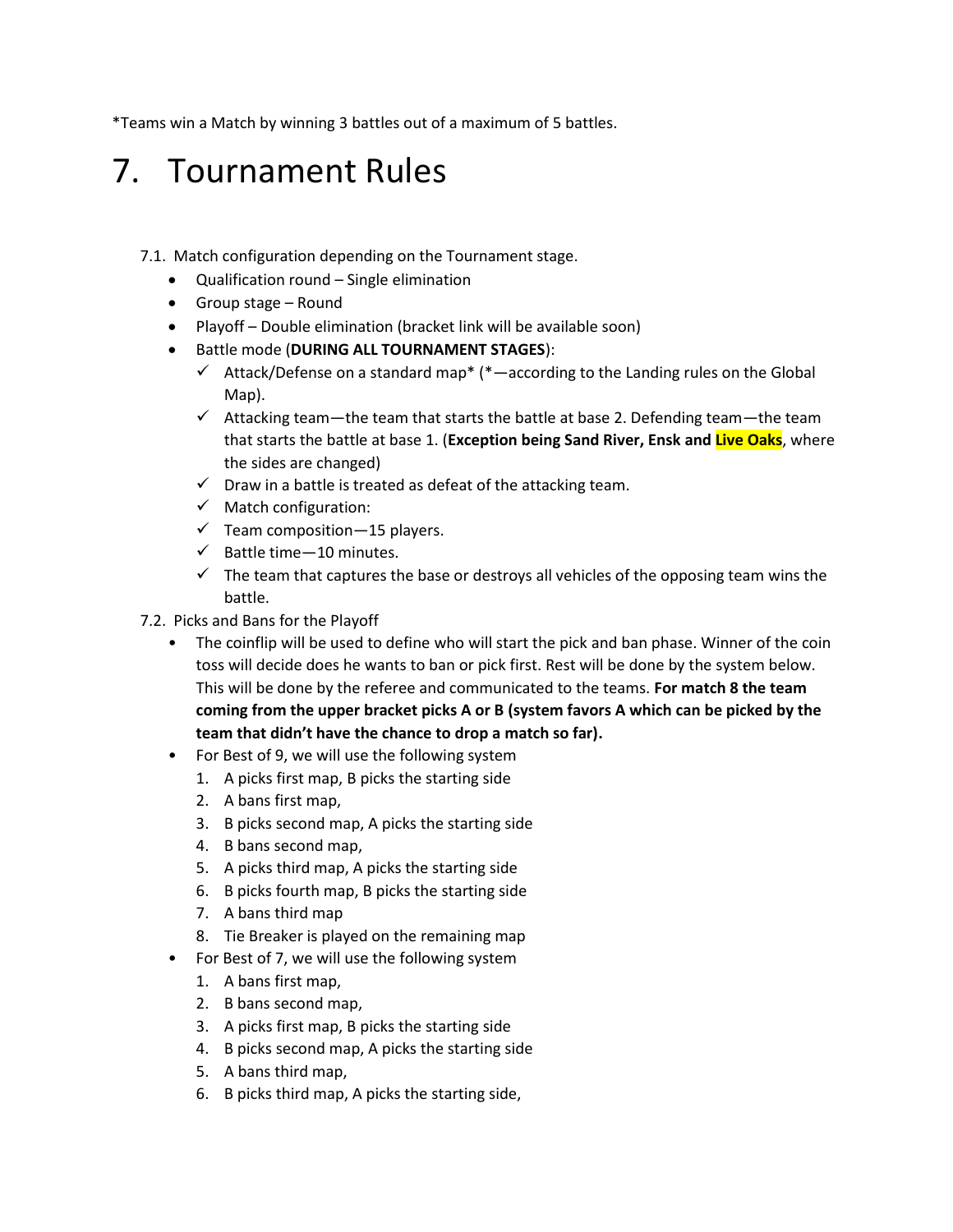- 7. Tie Breaker bans are A B A B(including the 5 maps that were not picked now), the remaining map is played
- For Best of 5, we will use the following system
	- 1. A bans first map,
	- 2. B bans second map,
	- 3. A picks first map, B picks the starting side
	- 4. B picks second map, A picks the starting side
	- 5. B bans third map,
	- 6. A bans fourth map,
	- 7. B bans fifth map,
	- 8. the remaining map is played as tiebreaker.
- 7.3. Requirements to roster:
	- Teams may comprise vehicles of different nations.
	- Vehicle Tier—X.
	- If a team enters the lobby incomplete, and none of the substitute players can take up the slot on the main team, the team starts the battle with an incomplete roster.
	- Players use their personal game accounts to play in the Tournament.

7.4. List of maps for all the stages of the Tournament:

- Prokhorovka,
- Himmelsdorf,
- Cliff,
- Sand River\*,
- Ensk\*,
- Live Oaks\*,
- Fisherman's Bay
- Murovanka.

#### **\*Note: for Sand River, Ensk and Live Oaks base 2 will be considered the defending side** 7.5. All tournament stages will be played on EU2.

The Organizer reserves the right to change the game server after giving an early notification to the players in the Tournament section of the official forums, via discord and directly at the tournament page.

# 8. Qualification Round

- 8.1. There will be two qualification tournaments to qualify for the group stage. Teams that failed to qualify in the first qualifier are allowed to participate at the second qualifier.
- 8.2. Qualification round is held under the single elimination principle—a team leaves the Tournament after losing a match.
- 8.3. A match consists of up to 5 battles. The team that is the first to win 3 battles is declared the winner of the match.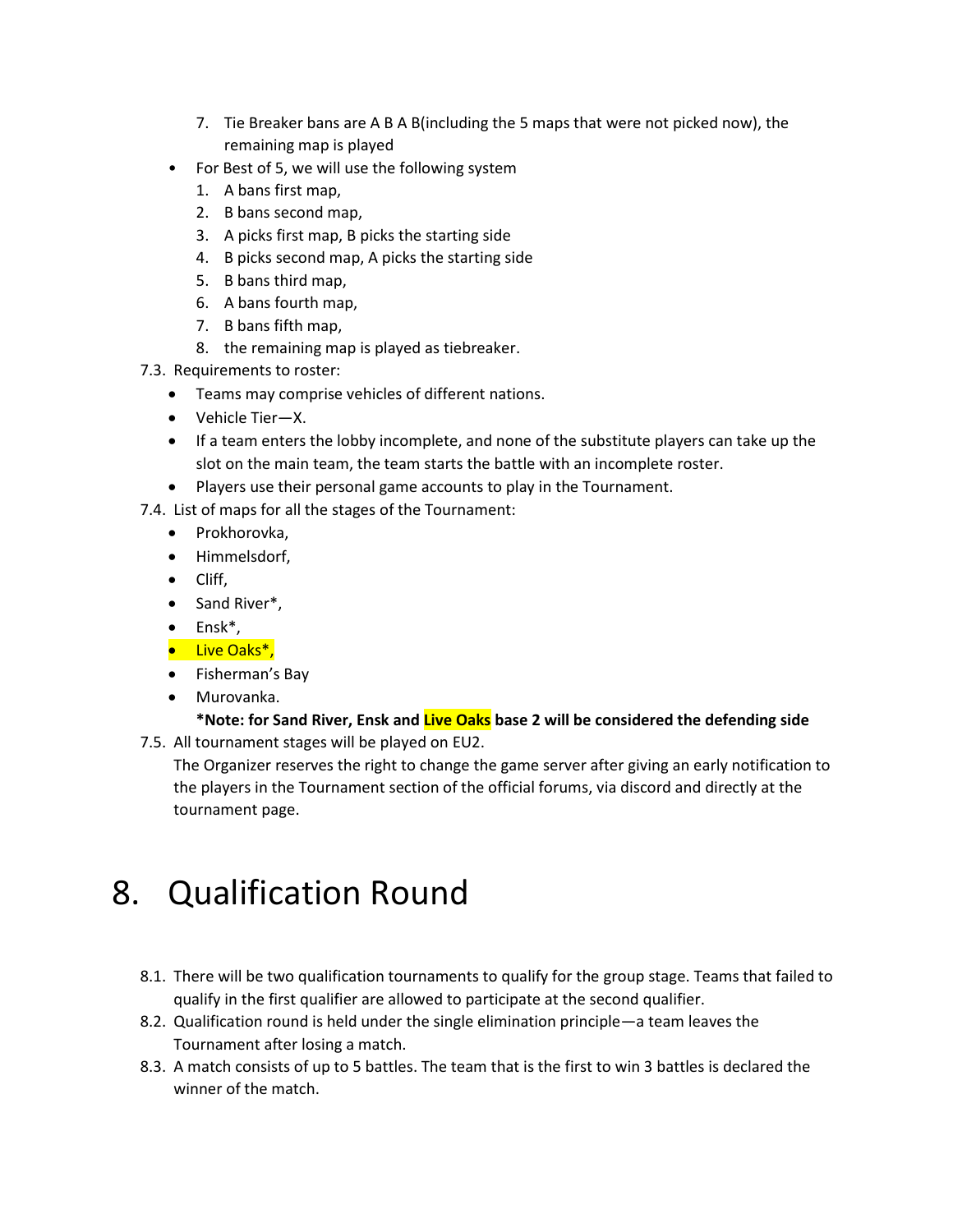- 8.4. After every second game within the match the map changes (each team plays once per side before the map changes, e.g. Ensk, Ensk, Prokhorovka, Prokhorovka, Cliff), the maps are changing each round.
- 8.5. Starting sides are assigned by the system (randomly).
- 8.6. Playoff bracket is arranged at random. There will be 3 separate playoffs in Qualifier I and 3 separate playoffs in Qualifier II. The winner of each playoff will qualify for the main tournament. If possible, teams of the same clan will be located into different qualifier trees.
- 8.7. If a team roster in battle includes players, who are not members of the clan indicated in the team name, or players, who do not belong to any clan, the team is disqualified from the Tournament, their opponents are granted victory.

## 9. Group Stage

- 9.1. A total of 8 teams participates in the tournament's group stage.
	- 3 teams from qualifier 1
	- 3 teams from qualifier 2
	- 2 teams invited directly (INVIL and RAYD)
- 9.2. Seeding the 2 invited teams are placed in different groups. There is no seeding for the remaining teams.
- 9.3. Teams are distributed into 2 groups of 4 teams each. The group stage is played in 3 rounds; once the first stage ends, points earned in all rounds are summed up.
- 9.4. A match of the group stage consists of up to 5 battles. The team that is the first to win 3 battles is declared the winner of the match.
- 9.5. Starting sides are assigned by the system (randomly).
- 9.6. If neither of the teams manages to win 3 out of the 5 battles in a match, match will be registered as a draw and both teams will receive 1 point.
- 9.7. If both teams within a match have the same number of victories after 5 battles, the match is considered a draw.
- 9.8. Number of points earned in each match:
	- for a victory-3 points
	- For victory via tie-breaker 2 points
	- For defeat via tie-breaker 1 point
	- for a defeat-0 points
- 9.9. If two or more teams have equal total amounts of points, places in the tournament bracket are determined as follows:
	- following the results of all head-to-head matches between the competing teams
	- based on the highest difference between won and lost battles in head-to-head matches between the competing teams
	- based on the highest number of won battles in head-to-head matches between the competing teams
	- based on the highest difference between won and lost battles in all matches of the first stage; based on the highest number of won battles in all matches of this stage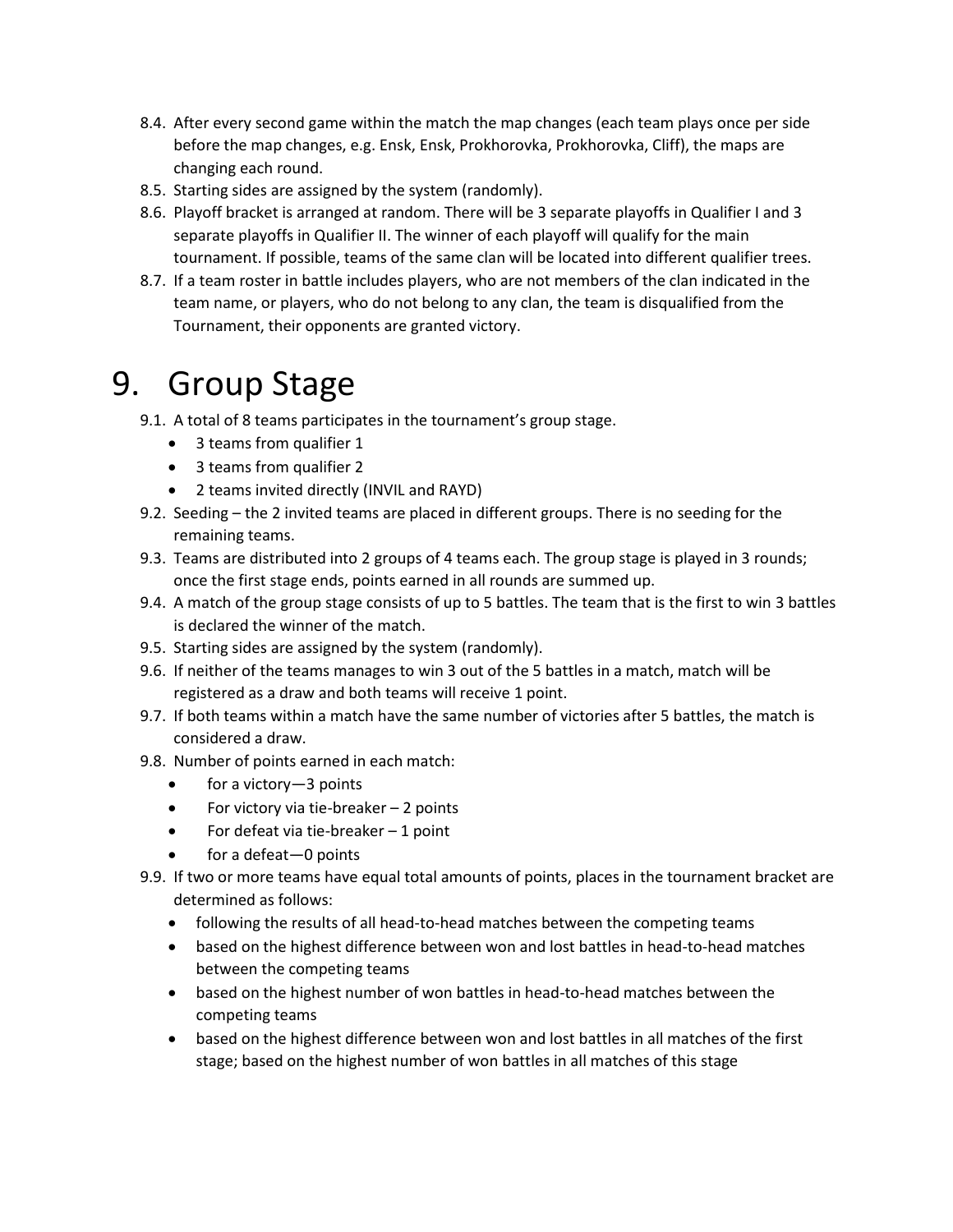\* If a team is disqualified during the Tournament, all points earned by that team, as well as points of its opponents earned in any battles with that team, will not be counted towards determination of team positions in the final tournament bracket.

\*\* Organizer reserves the right to arrange a complete restart of the match between the disputing teams.

9.10. At the end of the stage, any points earned by a team are summed up. Teams that take 1st to 3rd places in their group proceed to the next stage of the Tournament.

# 10. Playoff

10.1. A total of 6 teams participates in the tournament's playoff stage.

- 4 teams placing  $1^{st}$  and  $2^{nd}$  in group stage
- 2 team placing 3<sup>rd</sup> in group stage
- Seeding  $-1^{st}$  placed teams of the groups will face the  $2^{nd}$  placed teams of the other groups. The third placed teams will start from the lower bracket (Match 3 and Match 4)
- The losing teams of Match 1 and 2 will be assigned to the matches 3 and 4 of the lower bracket (L1 -> Match3, L2 -> Match 4).
- 10.2. The playoff stage is conducted following the playoff format.
	- Day 1: Match  $1 4$  (upper bracket Bo7, lower bracket Bo5)
	- Day 2: Match 5 8 (upper bracket Bo7, lower bracket Bo5, Bo9 for the Final Match)
	- Organizer reserves the right to arrange the broadcasting of matches of the Tournament. Selection of the broadcast of a specific match is determined by the Organizer. These matches are conducted in a format equivalent to the format, in which broadcast matches of the playoff stage are conducted. The Organizer also reserves the right to arrange both strictly scheduled and "one-by-one" broadcasts after notifying the teams in advance.
- 10.3. Format of the matches of the playoff stage:
	- All playoff matches are held via Training Rooms.
	- Matches are held on a standard map according to the rules of the Attack/Defense mode\* (\*—according to the rules of Landings on the Global Map).
	- Attacking team—the team that starts the battle at base 2. Defending team—the team that starts the battle at base 1. **(Exception: Sand River, Ensk, where the sides are changed)**
	- Draw in a battle is treated as defeat of the attacking team.
	- Matches 3, 4, 5 and 7 consist of up to 5 battles (5th battle being the tiebreaker). The team that is the first to achieve 3 victories in battles is declared the winner of the match.
	- Matches 1, 2 and 6 consist of up to 7 battles (7th battle being the tiebreaker). The team that is the first to achieve 4 victories in battles is declared the winner of the match.
	- Match 8 consists of up to 9 battles (9th battle being the tiebreaker). The team that is the first to achieve 5 victories in battles is declared the winner of the match.

10.6 Organizer reserves the right to broadcast matches of the second stage. The organizer reserves the right to select the matches to be broadcast.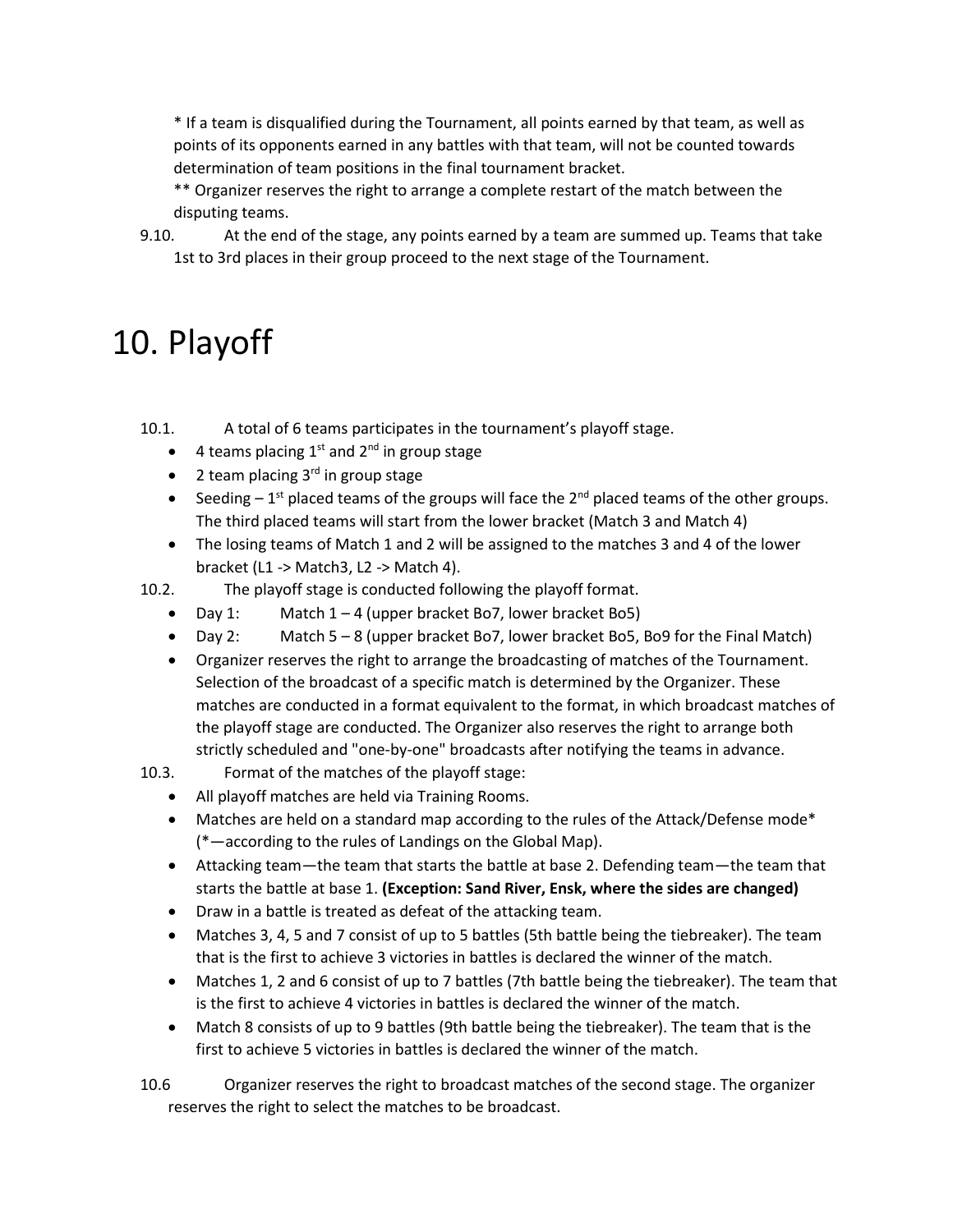#### 11. Tiebreaker

11.1. If both teams have the same number of victories at match end, the winner of the match is determined in a tiebreaker.

11.2. The tie-breaker system is only used to determine the winner in case of an even number of victories within a playoff match.

11.3. The home-team of a tie-breaker—the team that won the fastest battle. (This is a play-off rule!)

11.4. If neither of the teams achieved the fasted victory in the match, the team with a higher total cumulative damage in all battles, only for the attackers' side, during the match will be the home team. (This is a play-off rule!)

**11.4.1 In case of a tie-breaker situation during the group stage or qualification, the fastest victory while counts, otherwise the highest damage dealt during a victorious battle is the deciding criteria.** (This rule will be applied for the group stage and the qualifiers!)

11.5. In case the teams are even in total cumulative damage for the attackers' side in the match, the home team is determined at random.

11.6. The home team selects the respawn on the tie-breaker map.

11.7. The tie-breaker battle is conducted in accordance with playoff rules (one team attacks and the other team defends on a standard map according to the rules of Landings on the Global Map).

Victory is also awarded according to the standard rules for this battle type.

11.8. The winner of the battle conducted under the tie-breaker rules is concluded the winner of the match.

### 12. Game Restarts

- 12.1. If any technical issues arise on the Game server side and neither of the teams has a clear advantage, the battle may be restarted. The decision on the restart is made by the match referee. The match referee reserves the right to award victory in a specific battle to one of the teams based on recorded replay of the battle.
- 12.2. If a technical failure occurs during a battle, the battle is replayed without changing results of previous battles during the match.
- 12.3. Advantage is understood as including but not limited to the factors below:
	- spotted enemy vehicles,
	- damage dealt,
	- base capture points.

12.4 Players can only request a game restart during the 30s countdown before the match by writing in the chat and clearly expressing a need for a restart and the reason for the restart (e.g. technical issues so multiple players can't join the battle). This request must be approved and confirmed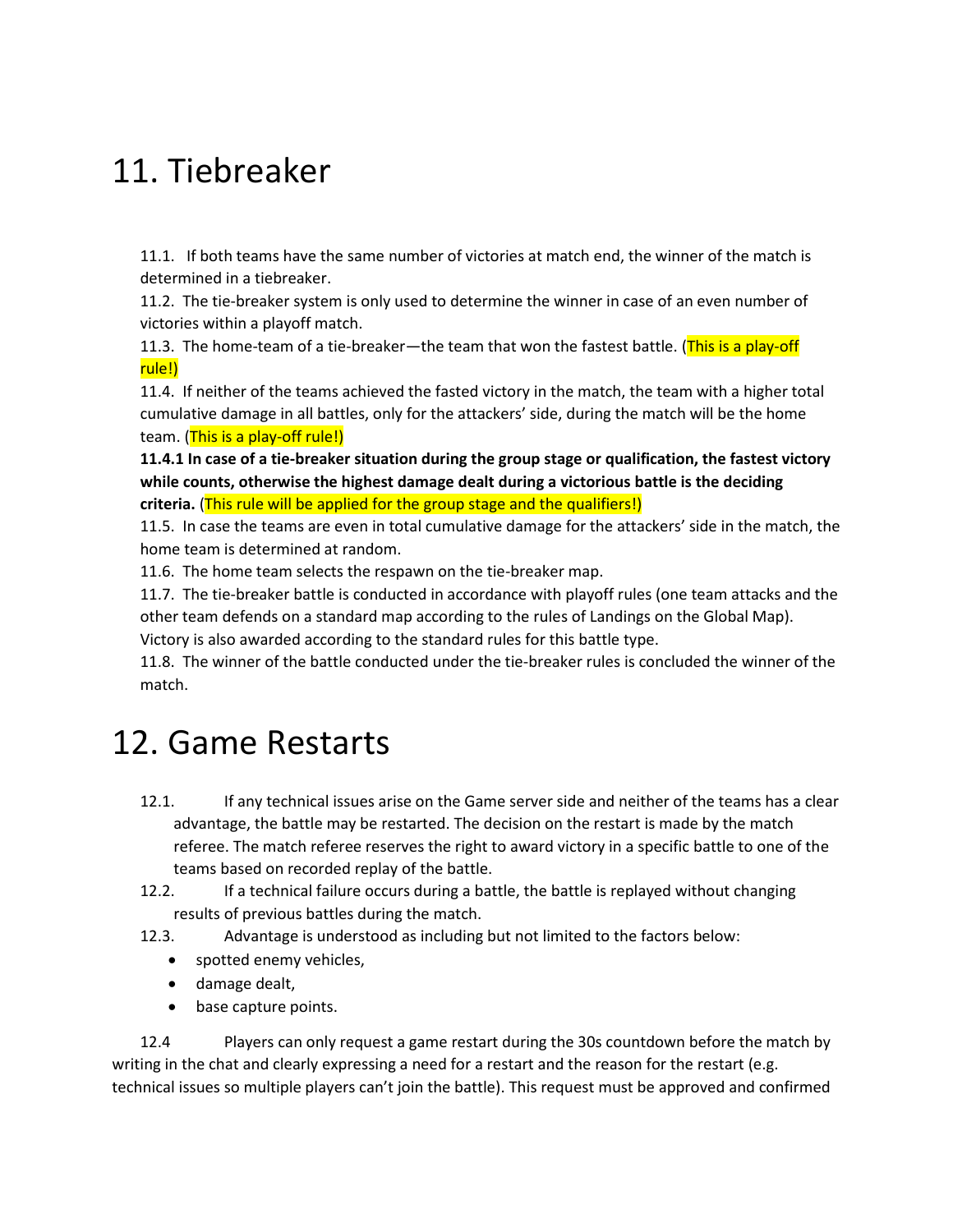by the match referee, otherwise the game is played without a restart. The match referee reserves the right to count the match a technical defeat, if teams try to use an unjustified restart for their advantage.

12.5 Changes in the team setup or individual tank configuration (changing equipment) is prohibited, if not communicated differently in the individual case.

# 13. The procedure for conducting broadcast

- 13.1. Date and time of the match are stated in the schedule on the Tournament webpage. If no exact time is posted, teams will be notified about the schedule and approximate times of their games.
- 13.2. The match is organized and umpired by the match referee appointed by the Tournament Organizer.
- 13.3. Players receive invitations to the Training Room not later than 30 minutes before the match start. All participants of the match must enter the Training Room of the match no later than 20 minutes before the match start. Captain is responsible for inviting and making sure all players are there on time. Captain is the only person responsible for the communication with the Organizer.
- 13.4. If a player/players of a team does not enter the Training Room for the match or enters it later than 20 minutes before the match start, the Organizer is entitled to give the team a technical loss in the battle.
- 13.5. At match start, the Organizer is entitled to fine (the prize in-game gold) the whole team for a delay of the match and the broadcast due to a fault of a player/players. The fine is 5,000 in-game gold deducted from the prize earned by the team in the Tournament. Depending on severity of rule breaking, the fine can lead even up to disqualification.
- 13.6. The match referee makes decisions following the provisions of these Rules and communicates them to the teams. In cases not covered by these Rules, the referee has the right to judge the situation at their own discretion.
- 13.7. Training Room is created by the referee of the match.
- 13.8. An interval between battles in a match must not exceed 120 seconds. An interval between the last map and the tie-breaker should not exceed 120 seconds, The duration of the interval between the battles may be increased by the referee of the match.
- 13.9. If one or several players of one of the teams do not confirm their readiness to play within the indicated interval duration, the Organizer is entitled to give a technical loss to their team for that specific battle.
- 13.10. Referee will signal the countdown of last 30s of the match where he will mention last 30s, then 10s and so on until the start.
- 13.11. Teams will not send their tank line ups, instead they will ready up all their tanks before the counter reaches zero.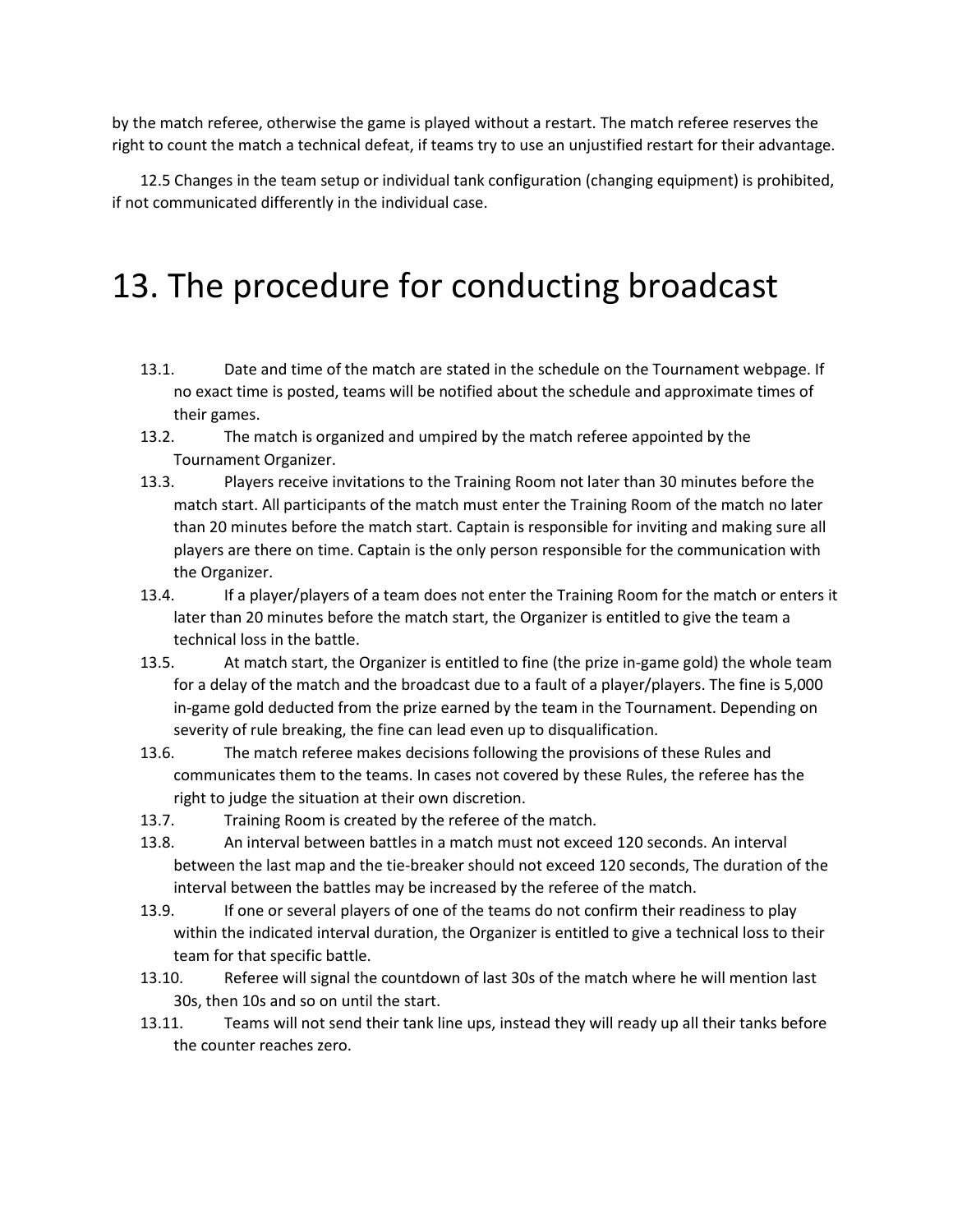- 13.12. In case of disconnects, captain must notify referee immediately after which referee will give some additional time to the team in order to replace the player who has connection issues. The player who lost the connection will not be waited for.
- 13.13. The referee records the result of the match and communicates it to the teams.
- 13.14. Any player of a team can participate in battles in any vehicles allowed by these Rules and indicated in the vehicle lineup presented for the match. A substitute player may replace a main player in any battle and in any vehicle indicated in the vehicle lineup presented for the match.
- 13.15. A countdown of 30 seconds will be announced in the training room chat; during this time, the teams must pick their vehicles.
- 13.16. After 30 seconds, the battle starts.
- 13.17. If a player/players does not confirm readiness of their vehicle, the team starts the battle without such player/players.

#### 14. Battle Records

- 14.1. All participants of broadcast matches **must record all battles** of the Tournament via the default game recording functionality embedded into the game.
- 14.2. Before the battle start, all players should check that they have the battle recording option enabled as of the match start.
- 14.3. The Organizer reserves the right to request battle recordings to create media materials dedicated to the Tournament.
- 14.4. The Tournament Organizer has the right to use and make the battle recordings publicly available without any additional approval with Team Captains as well as to transfer such rights to third parties related to Organization of the Tournament.
- **14.5. Starting from the Semi-Finals of the Qualifier, every team is required to submit at least 1 functional and complete (entire battle) replay of every battle played to the tournament administration, not doing so leads to exclusion from the event. For the Play-Off stage of the event, every player must provide their replays of every battle.**
- 14.6. Organizer reserves the right to broadcast matches of the second stage. The Organizer reserves the right to select the matches to be broadcast.

# 15. Match Broadcasts

- 15.1. All rights to audio and video recordings of the matches of the Tournament (hereinafter, the Videos) are owned by the Tournament Organizer. Tournament Organizer can transfer the rights to broadcast all or some Videos to third parties, including the teams. The format of Video usage by third parties should be approved by the Tournament Organizer before the match recorded in the respective Video.
- 15.2. The teams, matches of which will be recorded in the Video made publicly available, must be ready and at their stations not later than 30 minutes before the official start of the match. If a team is not ready by the indicated time, it may be viewed as an intended delay, for which the team may be held responsible according to these Rules.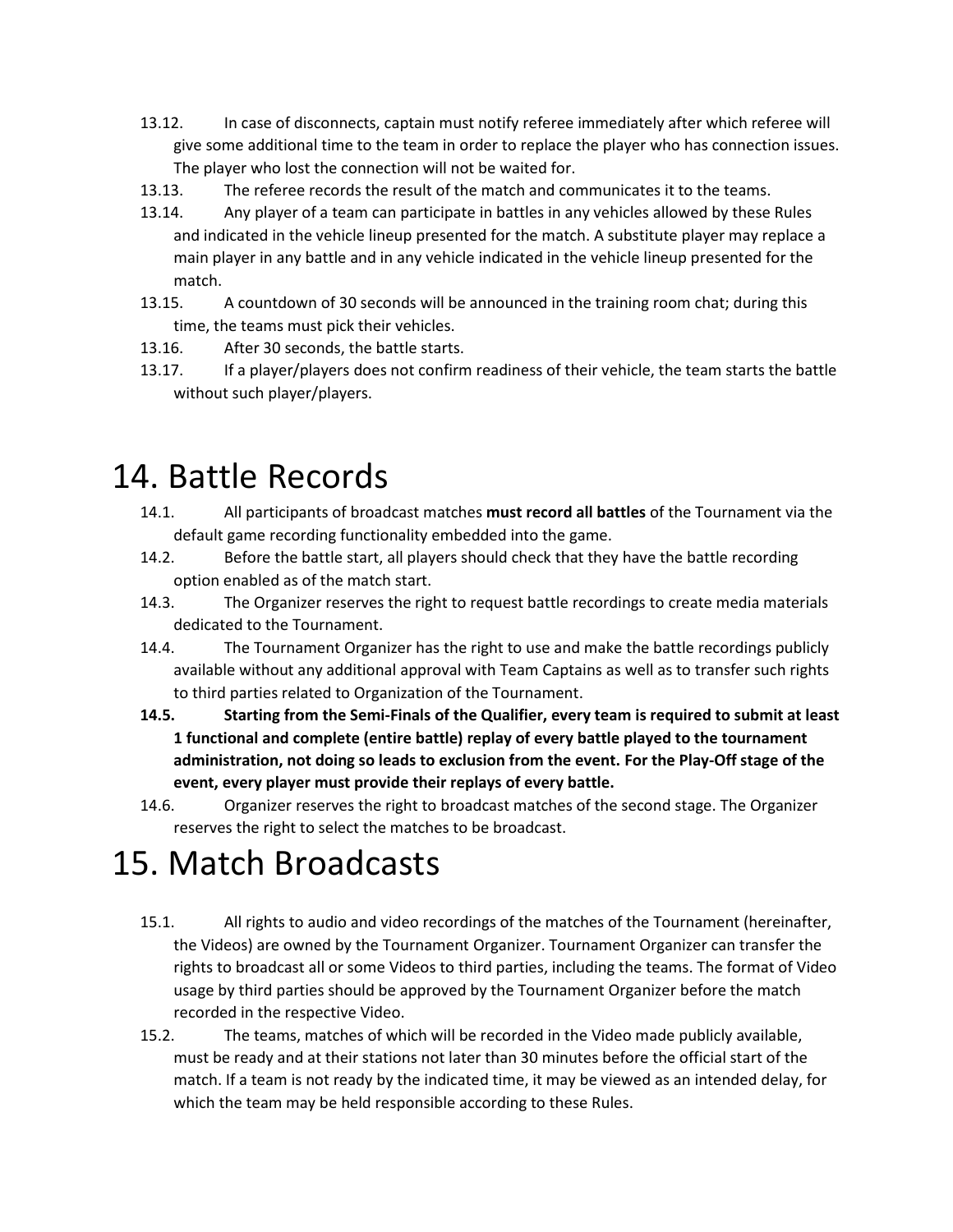- 15.3. To prevent any opportunities for unfair play, the matches are broadcast to the public with a 10-minute delay from the real time of the matches; the above relates to live-mode broadcasts as well.
- 15.4. During any stage of the Tournament, the Organizer provides for the option of broadcasting. The Organizer reserves the right to add observers to the matches that will be broadcast.
- 15.5. Streamers may be invited to the Training Room together with the players. The broadcast will have a delay of 10 minutes. Accounts of observers may be added to the team. The automatic tournament system may have a special slot for a streamer. The use of this slot by any person other than the streamer will be considered a severe violation of these Rules, and the violating team will be disqualified.
- 15.6. Any participant who plans on streaming the tournament, is obliged to communicate their stream link to the Organizer and to add 10m delay on their stream.
- 15.7. Tournament Organizer reserves the right to add representatives of the referee committee to record voice chat of the teams. Subsequently, recorded voice chat materials may be used to prepare video materials.
- 15.8. All players must have the Spectator World of Tanks modification of the game client (also known as Spectator Mod) installed in the mods folder of the game client for the whole duration of playoff matches. Responsibility for continuous operation of Spectator Mod is borne by all players; if needed, they may remove any other modifications of the World of Tanks game client that may hinder normal operation of Spectator Mod. The Spectator Mod version to be used in the Tournament will be sent by the Tournament Organizer to Representatives or Captains of the teams via e-mail or discord.

Failing to install this mod by one or more players may result in rewards punishment per player or for the whole team depending on the severity of the rule breaking. **The team captain is responsible to organize the mandatory mod test for his/her team.**

### 16. Player Behavior

Players of the teams that participate in the Tournament must keep to the accepted standards of conduct. Violation of the conduct rules indicated below results in disqualification of the team.

16.1. Insults

All insults occurring in connection with the players, teams, Tournament Organizer and its employees, Wargaming Group Limited and its employees, or its partner companies are prohibited.

16.2. Explicit Language

The use of explicit language in any form during broadcasts of all matched held by the Tournament Organizer and featuring the teams is prohibited.

16.3. Spam

Excessive posting of meaningless or aggressive messages is prohibited.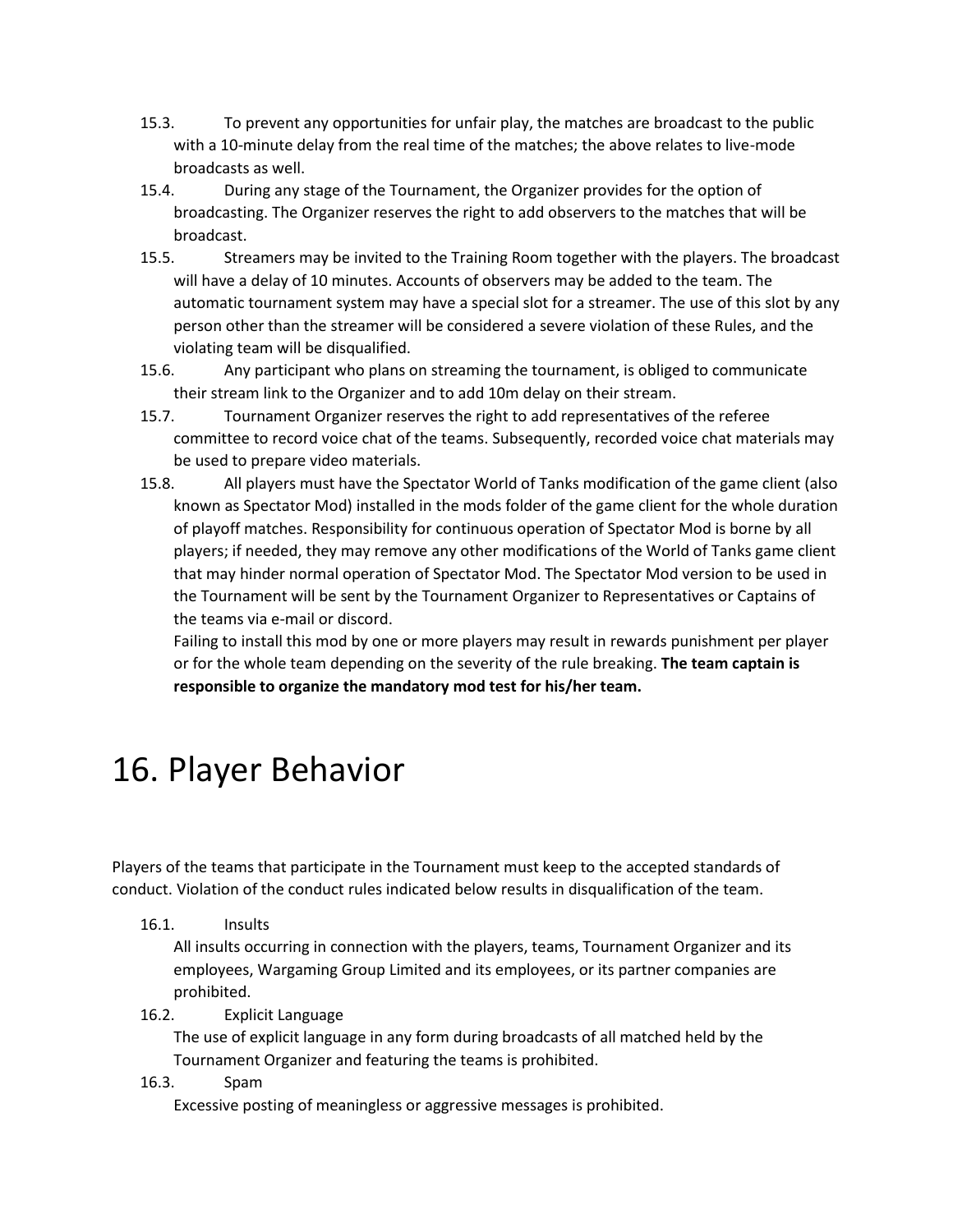#### 16.4. Unsportsmanlike Conduct

Players must follow the principles of fair play and sportsmanlike spirit of the competition. Any actions of a player that violate this principle are considered unsportsmanlike conduct.

16.5. Violations of Game Rules

Violations of the Game Rules are prohibited.

16.6. Deception

Any attempt to provide knowingly false information to the Tournament Organizer or other players is prohibited.

16.7. Unfair Play

Any techniques associated with unfair play are prohibited.

16.8. Use of a Non-Owned Account

Participation in matches with the use of an account belonging to another player is prohibited.

16.9. Modifications of the Game Client

Modifications of the game Client are only allowed if approved by the Tournament Organizer. Use of forbidden modifications of the game Client is prohibited.

16.10. Complicity

Any agreements between the players and/or teams for the purpose of obtaining an in-game advantage are prohibited. Complicity pertains, but is not limited, to acts such as:

- an agreement or any form of negotiations regarding the result or score of a match;
- intentional passive play to achieve a desired match result or intended sabotage of team actions to achieve a desired match result.

#### 16.11. Game Flaws

Intended use of any errors (bugs) or glitches in the Game operation to obtain an in-game advantage is prohibited.

16.12. Acceptable Behavior

Players should demonstrate a high level of professionalism when communicating with players from other teams, viewers, staff, and Tournament Organizer.

Tournament Organizer reserves the right to disqualify players who demonstrate inappropriate behavior or excessive aggression.

16.13. Disqualification and Period of Limitations

Violations indicated above are evaluated by the Tournament Organizer. The Tournament Organizer has the right to disqualify any player or team for a violation of these Rules of the Tournament.

Disqualification or any other punishments may be applied at any moment, even if a violation of the Rules was revealed much later than it occurred.

### 17. Protests and Appeals

17.1. Protests or appeals regarding any situation or violation of these Rules not directly related to the Game Rules must be submitted to the Tournament Organizer by posting a complaint in a dedicated topic on the official forum or approaching the Organizer via Discord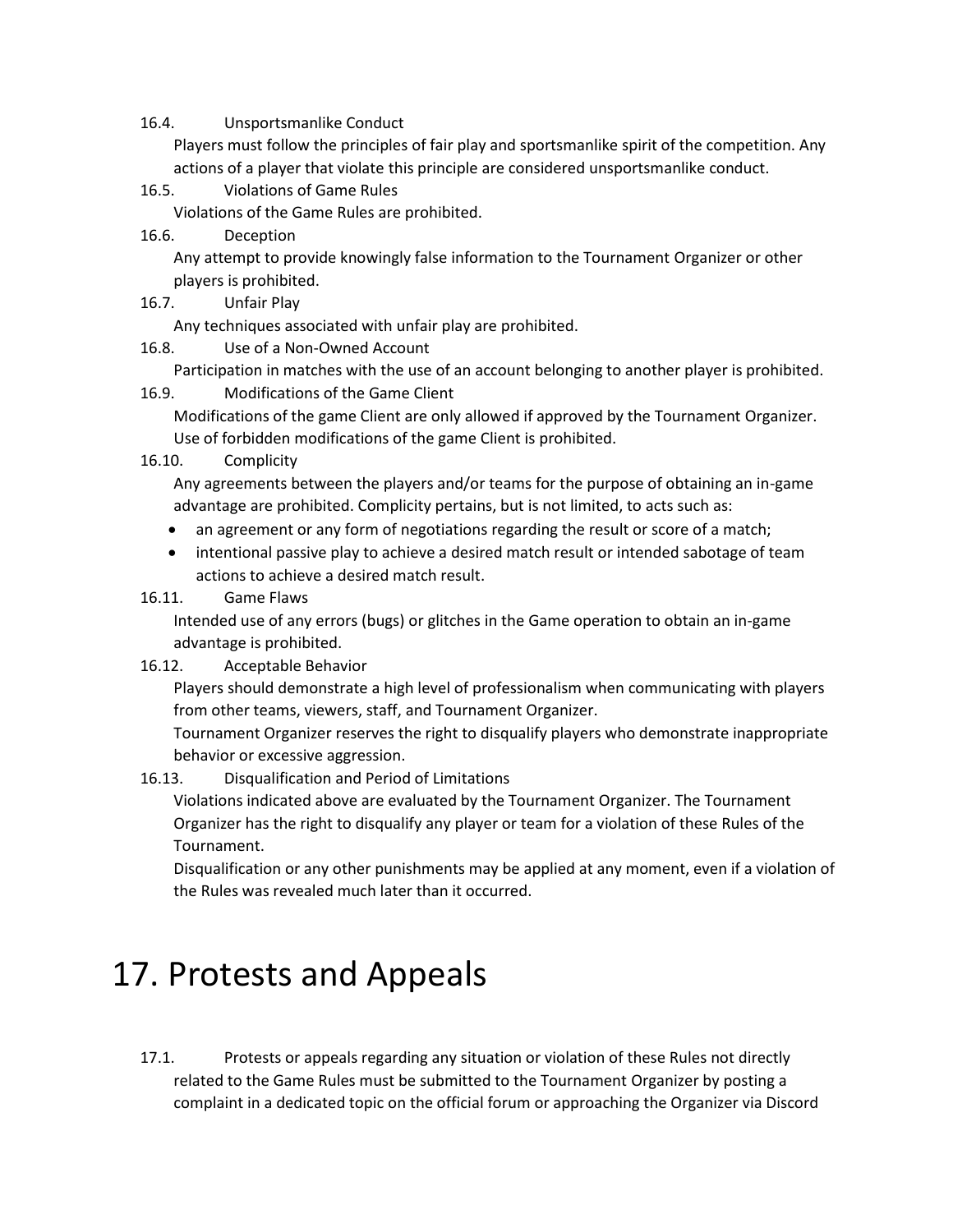(thePhilX#6172) – this can be done exclusively by the team captain. All protests communicated to the Tournament Organizer via other channels or submitted by third parties will not be processed.

- 17.2. Protest regarding the same issue can only be submitted once to the Tournament Organizer except for the cases of newly discovered evidence. A continuous submission of protests (two or more times) regarding the same issue may be considered an attempt to obtain an advantage and influence the decision of the Tournament Organizer on the matter of argument, which violates the principles of fair play stated in these Rules.
- 17.3. Decision made by the Tournament Organizer is final and not subject to revision. Repeated protests and appeals will not be processed.

# 18. Information Submitted Within the Tournament

- 18.1. Any personal information that you will present to the Organizer as part of participation in the Tournament (Personal Information) will be used for purposes of your participation in the Tournament, including acquisition of the prize, if you win the Tournament, and abidance to these Rules. You also consent that your Personal Information may be disclosed to third parties, if this is required to transfer the prize (prizes), and when such disclosure if required in accordance with applicable legislation. You acknowledge that you will not provide the Organizer with your Personal Information or Personal Information of third parties (including their full name, copies of documents that prove their identity and identification number) without a special request by the Organizer. Any Personal Information provided by you at your own discretion will be deleted by the Organizer automatically.
- 18.2. Tournament Organizer has the right to disqualify any player who presents false or incomplete information.

# 19. Limitation of Liability of Tournament Organizer and other General Provisions

- 19.1. Tournament Organizer is not liable for any actions of third parties.
- 19.2. Tournament Organizer provides a compensation to Tournament Participants only for any direct losses caused by guilty acts of the Tournament Organizer.
- 19.3. Tournament Organizer shall not be held liable for non-fulfilment or improper fulfilment of its liabilities if such fulfilment was made impossible due to force majeure circumstances.